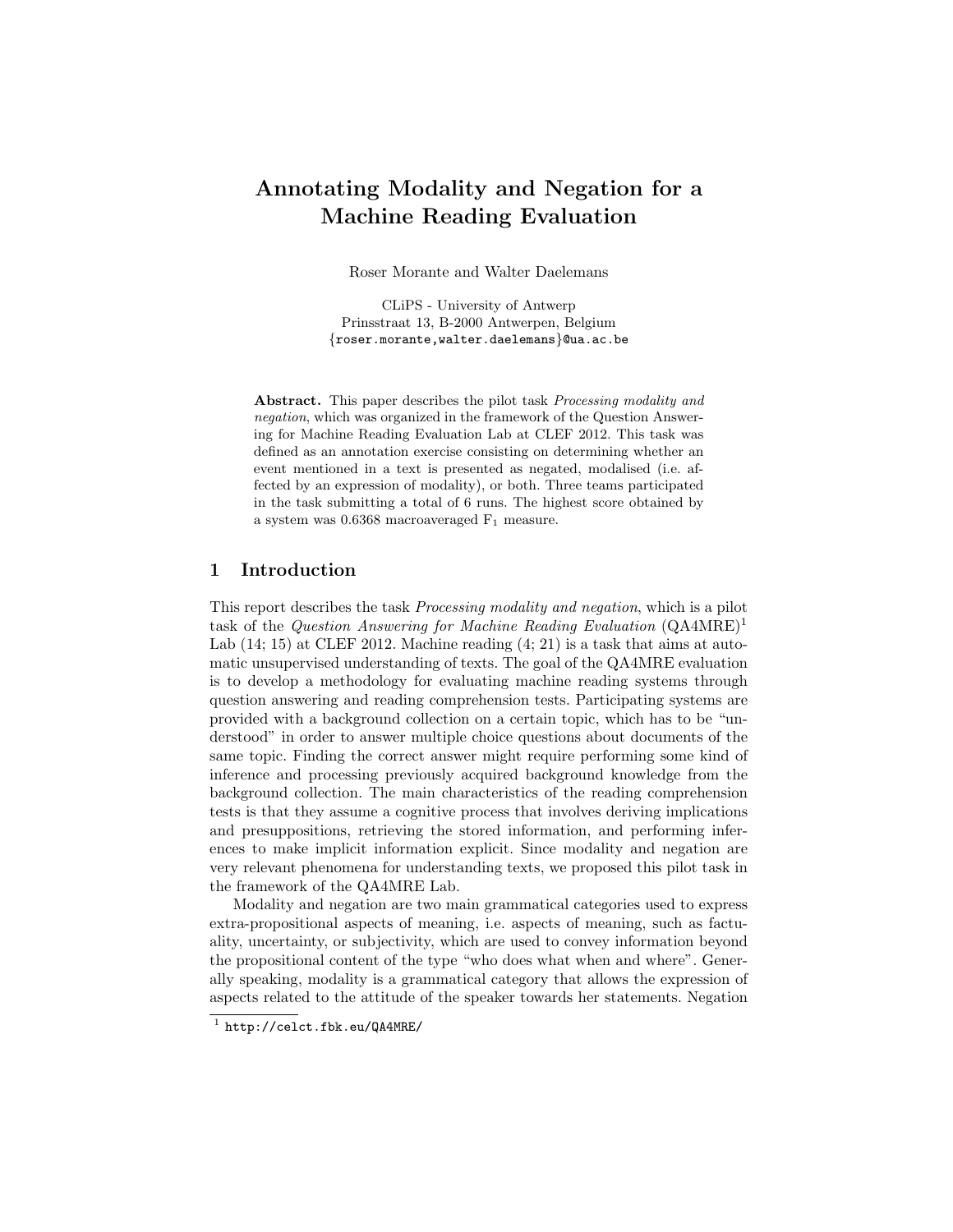is a grammatical category that allows to change the truth value of a proposition. Research on modality and negation in Natural Language Processing (NLP) has progressed thanks to the availability of data sets where extra-propositional aspects of meaning are annotated, such as the certainty corpus (17), the ACE 2008 corpus (9), the BioScope corpus (26), the FactBank corpus (20), and the annotation undertaken as part of the SIMT SCALE project (2). The CoNLL-2010 shared task (5) on hedge detection and the \*SEM shared task on resolving the scope and focus of negation (11) have also boosted research on these topics. More information about modality and negation in NLP can be found in the special issue of the journal Computational Linguistics on Modality and Negation (12).

The paper is organized as follows. Section 2 defines the phenomena that are the focus of the task. Section 3 describes the task. Section 4 presents the participating teams and their results, and Section 5 puts forward some conclusions.

### 2 Modality and negation

#### 2.1 Negation

In the context of this task, negation is understood as a grammatical phenomenon used to state that some event, situation, or state of affairs does not hold. Negation can be expressed by a variety of grammatical categories, as shown in the examples below.<sup>2</sup>

– Nouns:

In the face of an international **inability** to put the sort of price on carbon use that would drive its emission down, an increasing number of policy wonks, and the politicians they advise, are taking a more serious look at these other factors as possible ways of controlling climate change.

– Verbs:

A large gate at the front prevents people from sleeping rough in the disused courtyard.

– Prepositions:

They simply asserted claims about Mr Obama without providing the court (or anyone else) with any convincing reason to believe those claims.

– Adverbs:

The witnesses whom Ms Taitz called to testify (you can read them here, in the transcript) were never tendered as experts.

- Determiners:
- They usually have **no** experience of the company's products or markets. – Pronouns:
- None of these measures has come close to solving the problem.
- Prefixes:

The new pact has left some important problems unsolved.

 $2$  In the examples below cues are marked in bold and the negated and/or modalised event is underlined.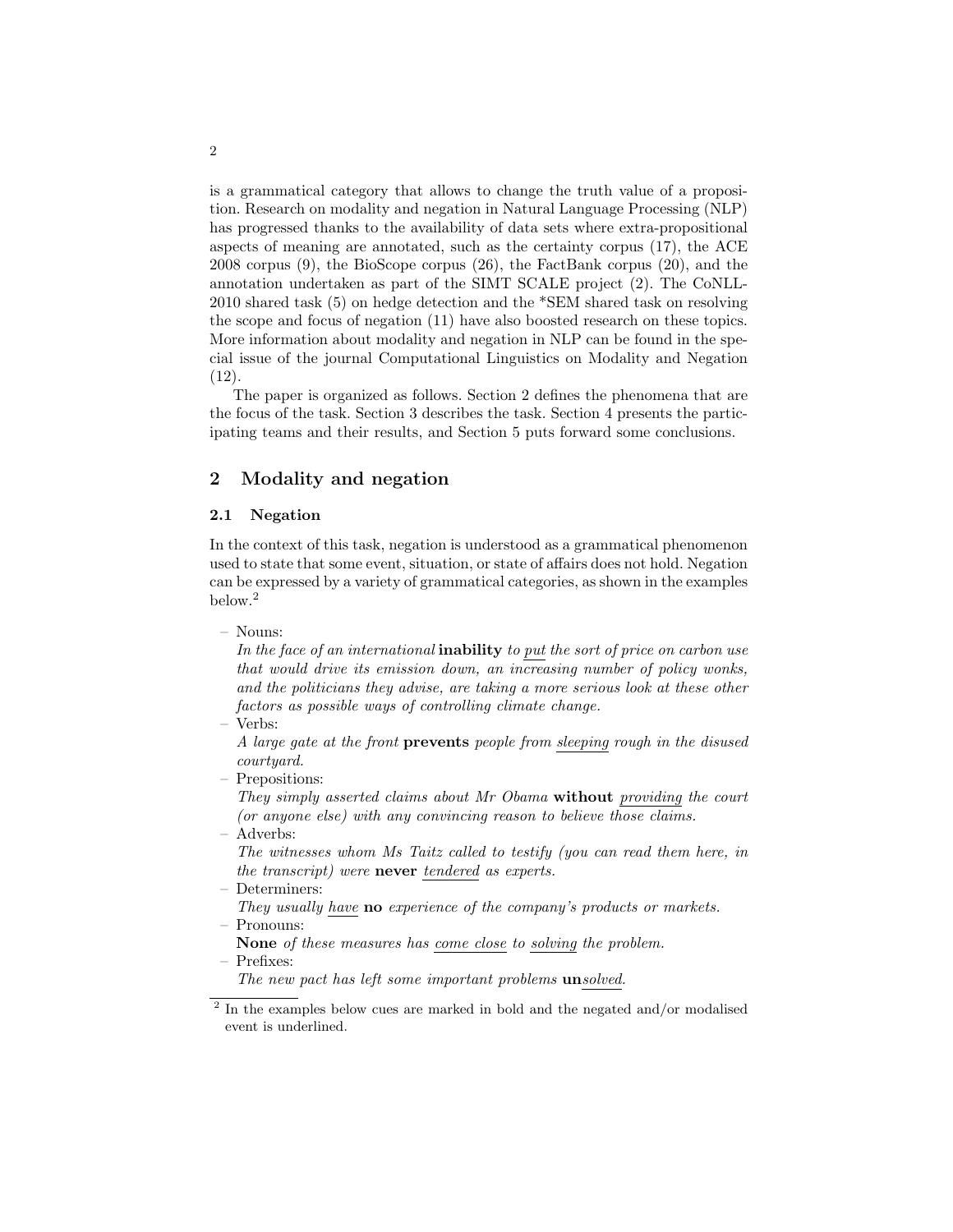– Conjunctions:

Neither the decision nor the changes themselves were based on anyones political beliefs or ideology.

In the examples above negation is expressed explicitly, but it can also be expressed implicitly, for example, by means of certain linguistic contexts:

– Conditional constructions:

If matter and antimatter were truly symmetrical, then they would have come into existence in equal amounts during the Big Bang.

In this sentence the conditional construction determines that the events expressed by were and come into existence are implicitly negated.

- Combination of certain types of verbs and verb tenses:
- The process to determine the Democratic nominee was supposed to have ended four years ago.

In this case, the use of the verb suppose and the past perfect tense indicates that the event 'end' has not happened.

A description of negative contexts is presented in (25), and a description of negation in English in (22). (6) is an exhaustive study about how negation has been treated throughout history. A list of negation cues in biomedical language can be extracted from the BioScope corpus (26).

#### 2.2 Modality

From a theoretical perspective, modality can be defined as a philosophical concept, as a subject of the study of logic, or as a grammatical category. There are many definitions and classifications of modal phenomena. For this task we understand modality in a broad sense. Modality will not only refer to epistemic modality (typically expressed by modal verbs), but also to concepts such as hedging, uncertainty, factuality, evidentiality, and subjectivity. These concepts are related to the expression of the attitude of the speaker towards her statements in terms of degree of certainty, reliability, subjectivity, sources of information, and perspective.

Epistemic modality, as described by Lyons (10, p.793), is concerned with matters of knowledge and belief, "the speakers opinion or attitude towards the proposition that the sentence expresses or the situation that the proposition describes". Palmer defines two types of propositional modality: epistemic, used by speakers "to express their judgement about the factual status of the proposition, and evidential, used to indicate the evidence that they have for its factual status (13, p.8–9). The term hedging is originally due to Lakoff, who describes hedges as "words whose job is to make things more or less fuzzy"  $(8, p. 195)$ . Evidentiality is related to the expression of the information source of a statement (1, p.1). Certainty is a type of subjective information that can be conceived of as a variety of epistemic modality (18). Factuality involves polarity, epistemic modality, evidentiality and mood. It is defined by Saurí  $(19, p.1)$  as: "the level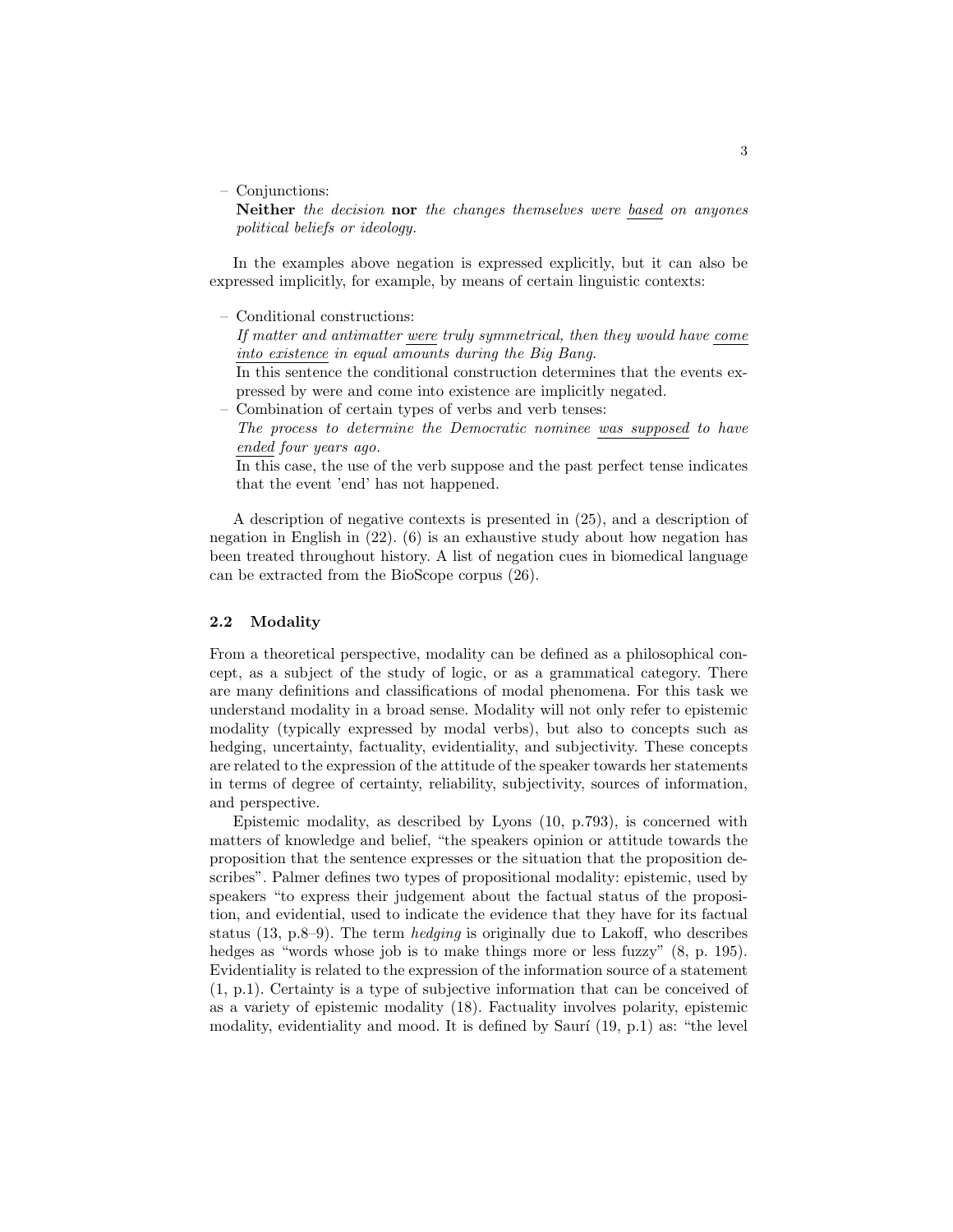of information expressing the commitment of relevant sources towards the factual nature of eventualities in text. That is, it is in charge of conveying whether eventualities are characterized as corresponding to a fact, to a possibility, or to a situation that does not hold in the world." The term subjectivity is introduced by Banfield (3). According to Wiebe et al. (27, p.279), "subjective language is language used to express private states in the context of a text or conversation. Private state is a general covering term for opinions, evaluations, emotions, and speculations."

In the context of this task, we will consider that an event is modalised when it is not presented as certain or factual. Many linguistic devices can be used to present an event as modalised.

– Modal verbs:

Mr Sakurai fears many of Minamisomas evacuees may never come back. These alternatives could also improve the content and prospects of other climate action.

- Global greenhouse-gas emissions must fall by half to limit climate change. – Epistemic adjectives:
- Providing most of that energy from wind, sunshine, plants and rivers, along with a bit of nuclear, is **possible**.
- Epistemic adverbs: It will probably never again generate the majority of America's energy. – Epistemic nouns:

Insiders reckon the possibility of being let off the hook by a new Administration.

– Propositional attitude verbs and adjectives:

We do not believe these attacks breached the servers that support our Domain Name System network.

We hope to unveil it before the month is up. The ECB was considering writing down the value of its Greek bonds to the price it paid for them – Generics and habituals:

- American universities are **usually** happy to accept such good students. There is a big difference between drawing a map and following it.
- Future tense: They will start to decide that its not worth the money.
- Conditional constructions:

If you are highly motivated to minimise your taxes, you can hunt for every possible deduction for which youre eligible.

The investment required to decarbonise power would average about 30 billion  $($  \$ 42 billion) a year over 40 years.

– Expression of purpose/goal:

Europe has set a goal of reducing emissions by 80-95% by 2050. The investment required to decarbonise power would average about 30 billion  $\int$  \$ 42 billion) a year over 40 years.

– Expression of need: China has less urgent need to bolster growth.

4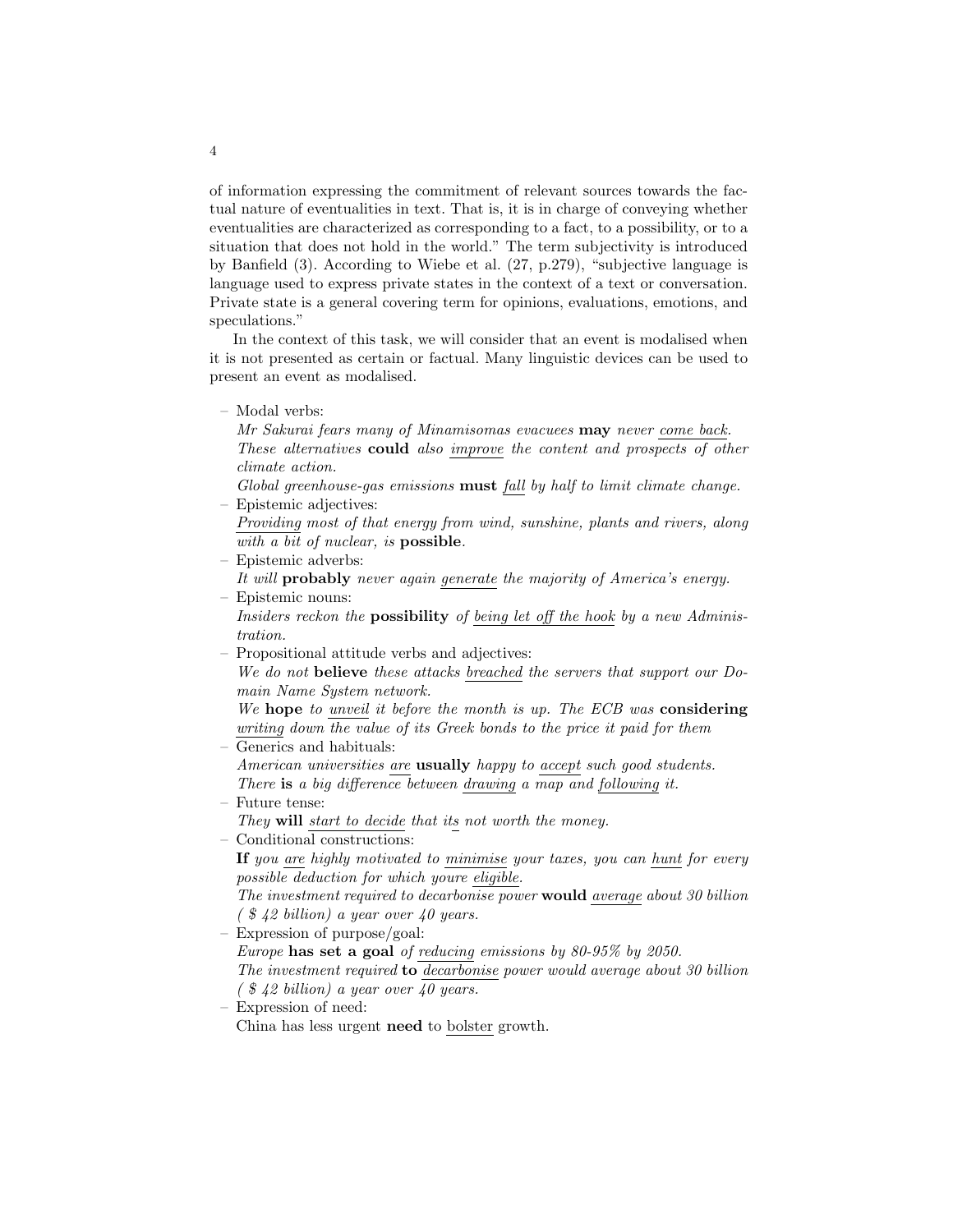- Expression of obligation: All that gassy baggage must go. Rich countries should cut the most.
- Expression of desire: They want it raised to 30%.
- Epistemic judgment verbs: Suggesting that such a large number of Americans are doing a job that is no longer necessary was perhaps not the wisest move politically. We can **assume** that this has probably been known about since the beginning of this century.
- Epistemic evidential verbs: Turkey seems to favour a rival Russian-backed project.
- Epistemic deductive verbs:

Some deduce from the overall picture that as China and other authoritarian states get more educated and richer, their people will agitate for greater political freedom, culminating in a shift to a more democratic form of government.

More information about modality can be found in the study by Portner (16). A description of modality types is presented in (2), and an exhaustive description about how to annotate information related to factuality can be found in (19). A description of hedging in scientific text is presented in (7), and from the BioScope corpus (26) a list can be extracted of hedge cues in biomedical texts.

### 3 Task description

The exercise Processing modality and negation is defined as an annotation task in which systems have to determine whether an event mentioned in a text is presented as negated, modalised (i.e. affected by an expression of modality), or both. This information can be relevant for machine reading systems, since negated and modalised events should be treated differently than factual events in the inference making process. The term event is understood in a broad sense to refer to events and states.

The input for a system is a text where all events expressed by verbs are identified automatically. The identification of verbs is done automatically with the Stanford POS Tagger (v. 3.0, 2010-05-10) (24; 23). Verbs that are not identified by the tagger are not marked. Only the main verb of a verbal form is marked. The output should be a label per event. The possible values of the label are four: MOD, NEG, NEGMOD, NONE.

- An event is assigned the tag NONE when it is presented as certain and it happened (e.g., Half of Europe's electricity comes from fossil fuels).
- An event is assigned the tag NEG when it is presented as certain and did not happen (e.g., Half of Europe's electricity does not come from fossil fuels).
- An event is assigned the tag MOD when it is not presented as certain and is not negated (e.g., Half of Europe's electricity might come from fossil fuels).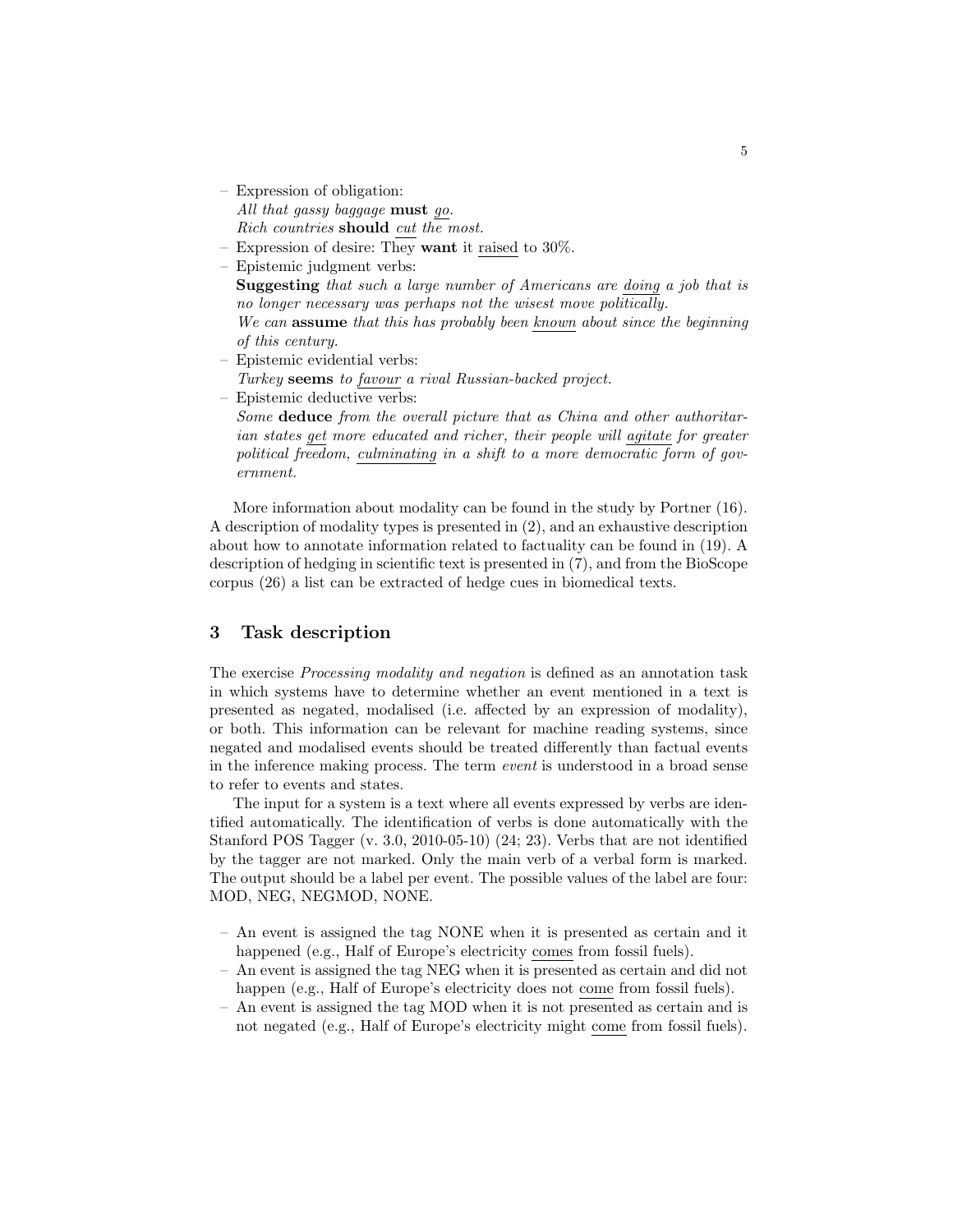– An event is assigned the tag NEGMOD when it is not presented as certain and is negated (e.g., Half of Europe's electricity might not come from fossil fuels).

Figure 1 shows an example of an input sentence and the output expected from a system.

#### INPUT

Some  $\le$  event id=1>deduce $\le$ /event> from the overall picture that as China and other authoritarian states  $\langle$  event id=2 $\rangle$ qet $\langle$ /event $\rangle$  more educated and richer, their people will  $\langle$  event id=3>agitate $\langle$  event> for greater political freedom,  $\langle$  event  $id = 4$ >culminating</event> in a shift to a more democratic form of government.

#### OUTPUT e1=NONE e2=MOD e3=MOD e4=MOD

Fig. 1. Example of imput-ouput.

The organization provided one example document with gold annotations and 8 test documents in English for evaluation, two for each of the topics of the QA4MRE task: AIDS, climate change, music and society, and Alzheimer's disease. The test documents are articles from the journal The Economist.<sup>3</sup> The gold annotations of the test documents were released when the evaluation period finished. No training documents were provided for this edition. The total number of events and the class distribution is presented in Table 1. The event labels are distributed similarly across topics, with the exception of MOD, which is more frequent in the climate documents.

| <b>Topic</b> | $\#$ Events NONE |           | $\% MOD $ |           | $\%$ NEG |         | % NEGMOD | $\%$    |
|--------------|------------------|-----------|-----------|-----------|----------|---------|----------|---------|
| Aids         | 247              | 139 56,27 |           | 95 38,46  |          | 5 2,02  |          | 8 3,23  |
| Alzheimer    | 180              | 99 55,00  |           | 65 36, 11 |          | 9 5,00  |          | 73.88   |
| Climate      | 590              | 264 44.74 |           | 269 45,59 |          | 33 5.60 |          | 24 4.06 |
| Music        | 247              | 139 56,27 |           | 95 38,46  |          | 5 2.02  |          | 83.24   |
| All          | 1244             | 655 52.65 |           | 474 38,10 |          | 64 5,14 |          | 41 3.29 |

Table 1. Number of events and class distribution.

In order to solve the task, participants could use any existing resources such as corpora, lexicons or NLP tools such as factuality profilers, scope resolvers, hedge and negation detectors, etc. The only requirement was that the task be solved automatically.

6

<sup>&</sup>lt;sup>3</sup> The Economist kindly made available the texts for non-commercial research purposes.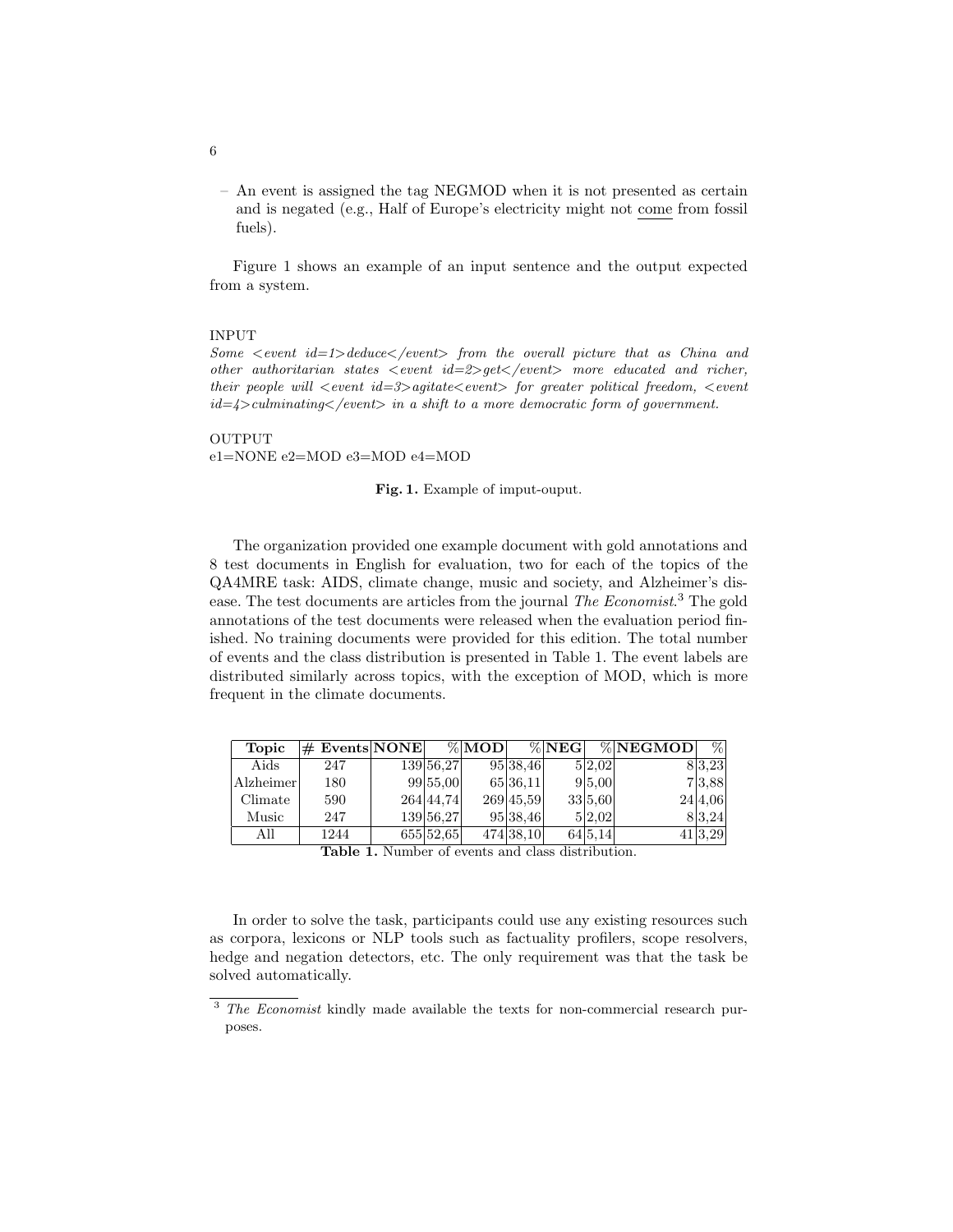The output of systems was evaluated against a manually annotated gold standard. The test documents were annotated by two annotators. As indicated above, the labels to be annotated were four: NONE, MOD, NEG, NEGMOD. The annotators used the decision tree presented in Figure 2 in order to decide which label was to be assigned to an event.



Fig. 2. Decision tree.

### 4 Participation and results

3 groups participated submitting 6 runs. Table 2 shows the list of participating teams and the reference to their reports.

| Team           | Institutions                                                 | Reference     |
|----------------|--------------------------------------------------------------|---------------|
| $ {\rm CLaC} $ | CLaC Lab Concordia University, Canada Rosenberg et al.       |               |
| desancis       | Universidad Politécnica de Madrid, Spain Lana-Serrano et al. |               |
|                | Universidad Carlos III de Madrid, Spain                      |               |
|                | Universidad Autónoma de Madrid, Spain                        |               |
|                | DAEDALUS, Madrid                                             |               |
|                | JUCSENLP Jadavpur University, India                          | Pakray et al. |
|                | National Polytechnic Institute, Mexico                       |               |

Table 2. Participating teams with reference to their reports.

The task was evaluated at the event level in terms of  $F_1$ . The highest score obtained by a system was  $0.6368$  macroaveraged  $F_1$  measure. Table 3 indicates the number of runs submitted per team and the highest macroaveraged  $F_1$ obtained. A baseline was calculated by assigning the majority class (MOD) to all events, which scored 0.1380. All submitted runs score above baseline.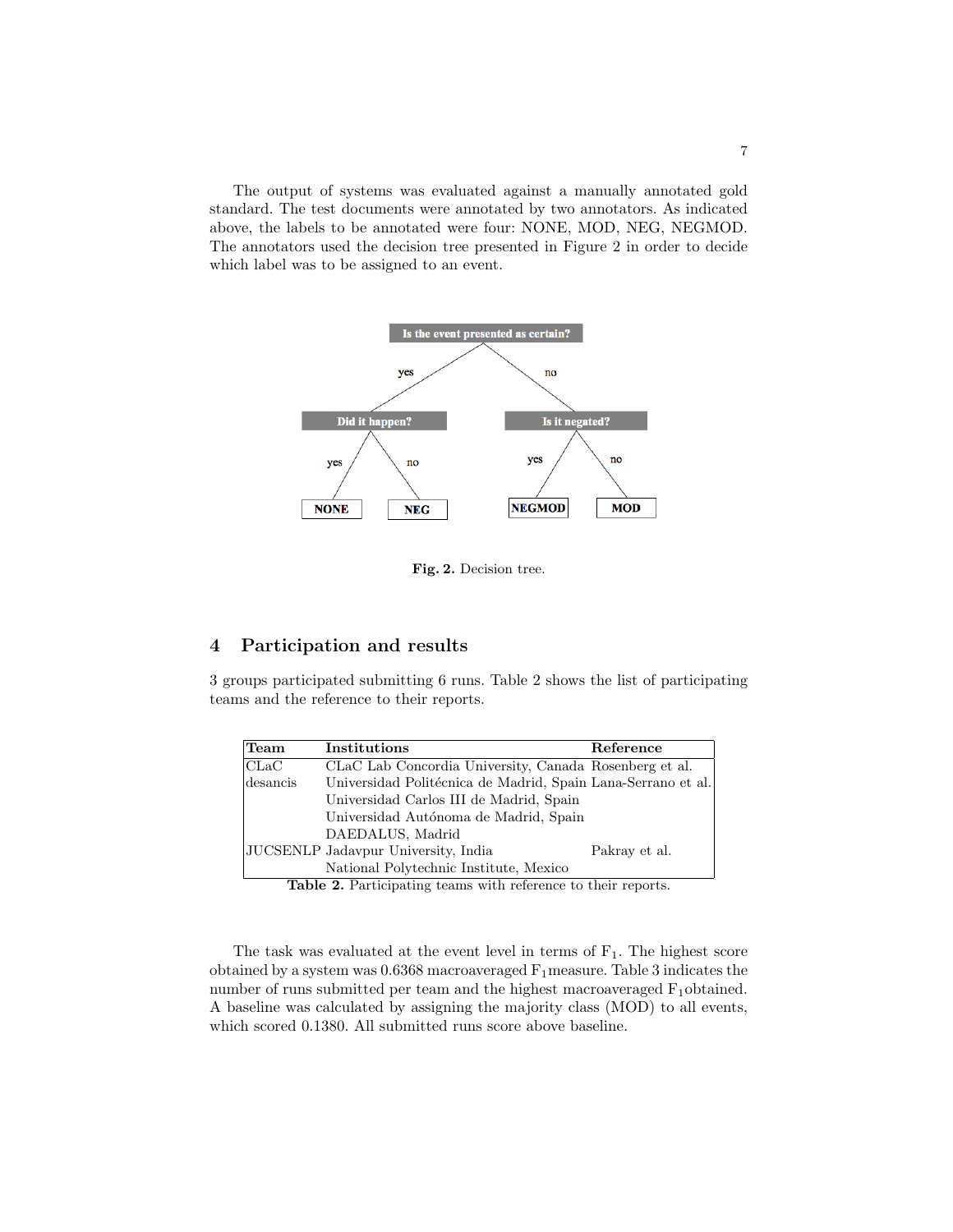| Team               |   | $#$ of runs Highest $F_1$ |
|--------------------|---|---------------------------|
| CLaC               |   | 0.6368                    |
| desancis           | 3 | 0.5339                    |
| <b>JUCSENLP</b>    |   | 0.3378                    |
| baseline (all MOD) |   | 0.1380                    |

Table 3. Number of runs and highest scores per team.

The CLaC team extended NEGATOR, a heuristics-based system initially developed to process negation. The system is composed of three modules: the first component detects and annotates negation and modality cues; the second component detects and annotates the syntactic scope of the detected negation and modality cues based on information from the dependency graph. The third component determines which of the annotated events are within the detected scopes of negation, modality or within the intersection of both in order to assign the event labels.

The desancis team developed also a rule-based system defined in JAPE (Java Annotation Patterns Engine). The system is composed of three modules: the VG module tags verbal groups with lexical category, mode, tense, aspect, voice, and modality; the MODNEG module tags particles that may be related to modality and/or negation; the LABELER module tags the event under analysis by means of rules that use contextual information about modality and negation.

The JUCSENLP team developed a system that relies on a list of modality and negation cues. The label assigned to an event depends on whether the event is preceded in the sentence by the modality and negation cues contained in the list. More information about the systems can be found in the individual description papers referenced in Table 2.

The scores per run are provided in Table 4 in terms of overall macroaveraged  $F_1$ , overall accuracy and  $F_1$  per label. Considering that modality and negation tagging is a recently emerged task and that the corpus provided by the organization is small, we consider that the results obtained by systems are encouraging.

|             | Overall results | $\mathbf{F}_1$ per label |                      |                      |  |                                                    |
|-------------|-----------------|--------------------------|----------------------|----------------------|--|----------------------------------------------------|
| Run         |                 |                          |                      |                      |  | Macro. F <sub>1</sub> Accuracy NONE MOD NEG NEGMOD |
| CLaC 1      | 0.6368          | 0.7130                   | 0.7657 0.6653 0.6545 |                      |  | 0.4615                                             |
| CLaC 2      | 0.6196          | 0.6688                   | 0.7008 0.6593 0.6667 |                      |  | 0.4516                                             |
| ldesancis 1 | 0.5339          | 0.6551                   |                      | 0.7478 0.5307 0.5000 |  | 0.3571                                             |
| desancis 2  | 0.5043          | 0.6342                   |                      | 0.7247 0.5511 0.4275 |  | 0.3137                                             |
| desancis 3  | 0.5027          | 0.6125                   |                      | 0.6985 0.5272 0.4409 |  | 0.3441                                             |
| JUCSENLP 1  | 0.3378          | 0.6262                   |                      | 0.7219 0.5933 0.0000 |  | 0.0360                                             |

Table 4. Overall results per run.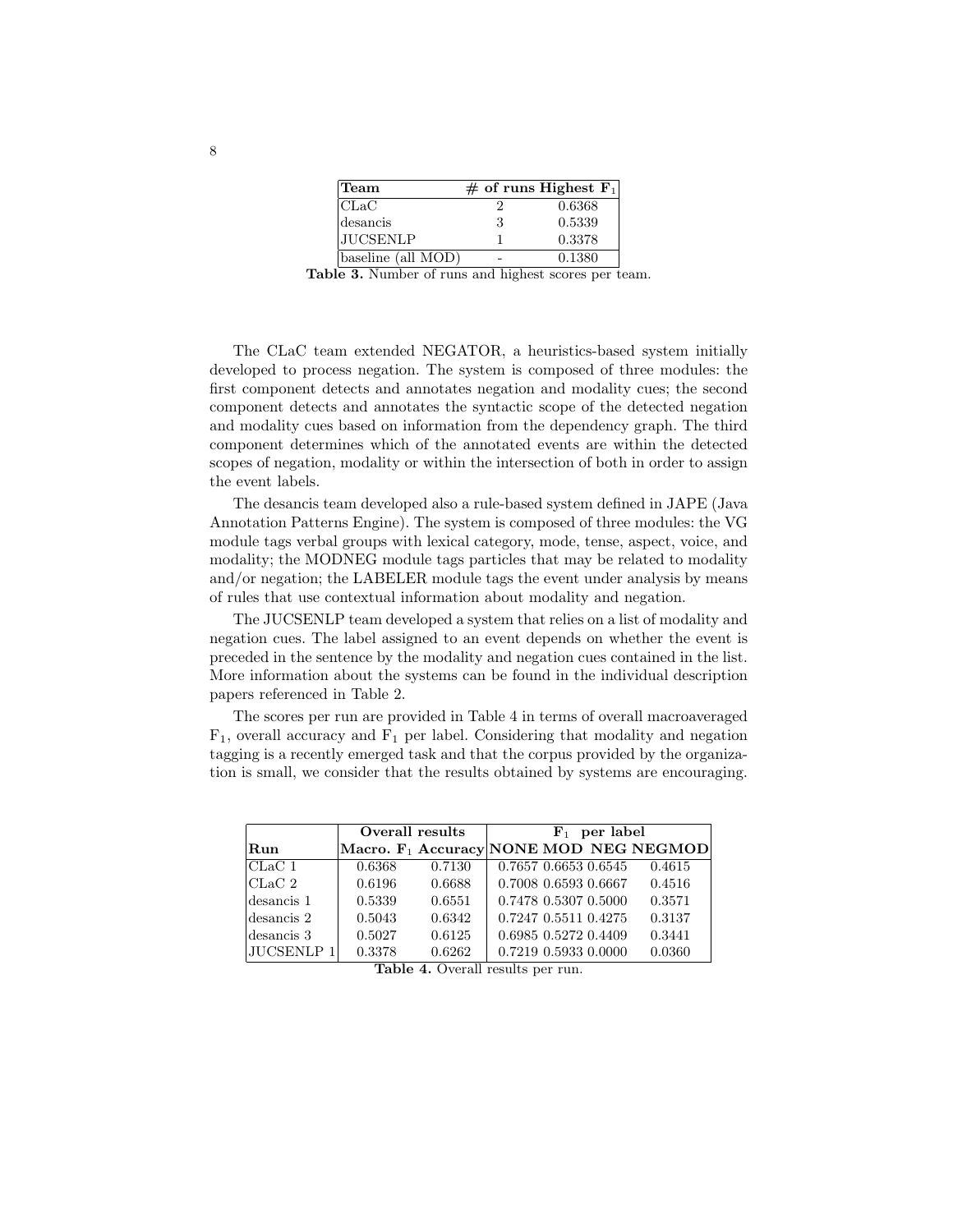### 5 Conclusions

In this paper we described the task Processing modality and negation organized in the framework of the QA4MRE Lab at CLEF. The task was defined as an annotation exercise in which systems had to determine whether an event mentioned in a text is negated and/or modalised. Participants were provided with 8 test documents, 2 per each of the following topics: AIDS, music, climate change, Alzheimer's disease. No training documents were provided, since the task was not intended as a machine learning task. The three teams that participated submitted heuristics based systems that outperformed a majority class baseline. Taking into consideration that this is a new task and that the task is difficult, we consider that the results obtained by participants with heuristics based systems are encouraging.

### Acknowledgments

This study was made possible through financial support from the University of Antwerp (GOA project BIOGRAPH). We are grateful to the organizers of the QA4MRE lab at CLEF 2012 for their support and for hosting the pilot task. We also thank Janneke van de Loo for helping with the data annotation.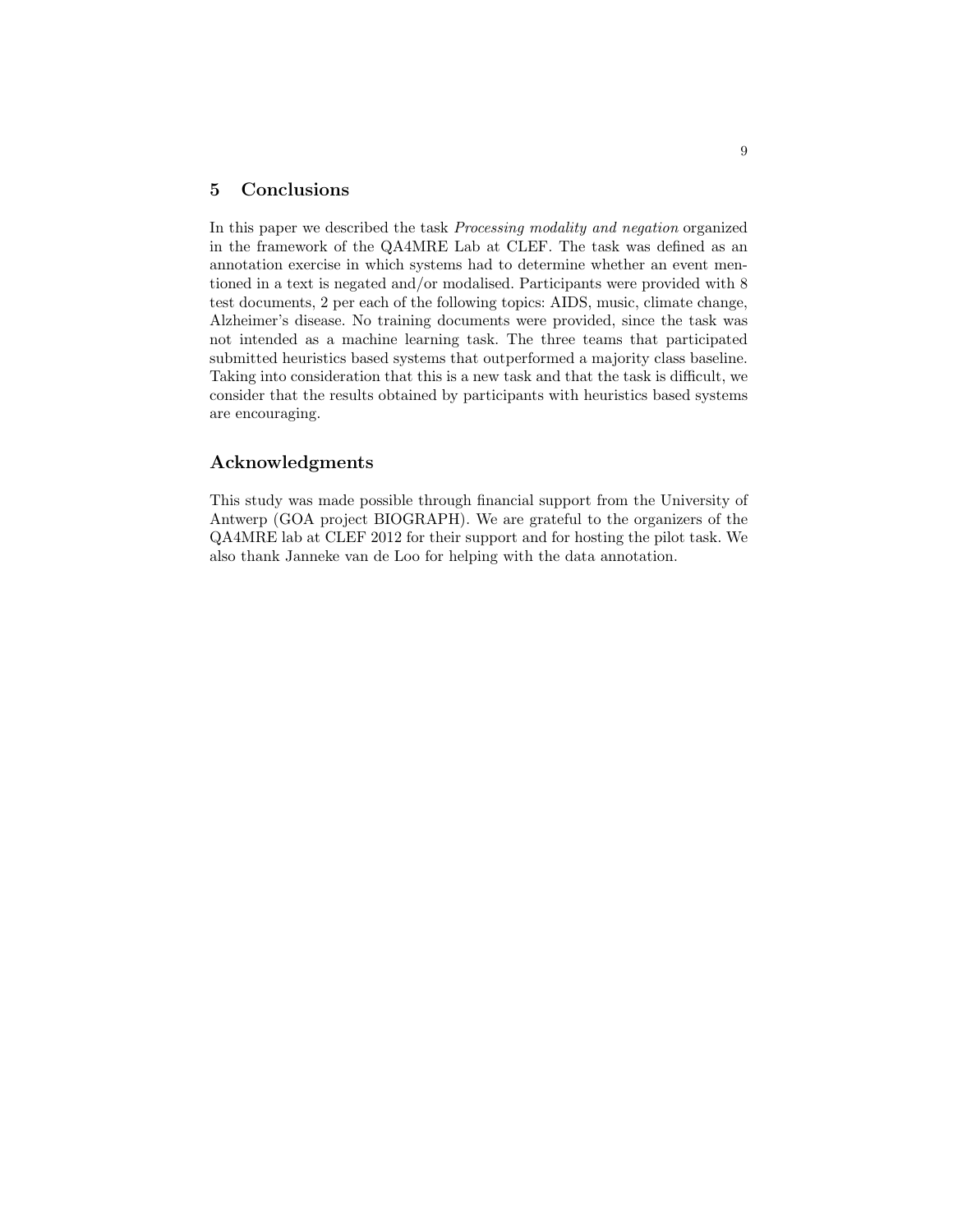## Bibliography

- [1] Aikhenvald, A.: Evidentiality. Oxford University Press, New York, USA (2004)
- [2] Baker, K., Bloodgood, M., Dorr, B., Filardo, N.W., Levin, L., Piatko, C.: A modality lexicon and its use in automatic tagging. In: Proceedings of the Seventh conference on International Language Resources and Evaluation (LREC'10). pp. 1402– 1407. European Language Resources Association (ELRA), Valetta, Malta (2010)
- [3] Banfield, A.: Unspeakable sentences. Routledge and Kegan Paul, Boston (1982)
- [4] Etzioni, O., Banko, M., Cafarella, M.J.: Machine reading. In: Proceedings of the 21st National Conference on Artificial Intelligence. vol. 2, pp. 1517–1519. Boston, Massachusetts (2006)
- [5] Farkas, R., Vincze, V., Móra, G., Csirik, J., Szarvas, G.: The CoNLL 2010 shared task: Learning to detect hedges and their scope in natural language text. In: Proceedings of the CoNLL2010 Shared Task. Association for Computational Linguistics, Uppsala, Sweden (2010)
- [6] Horn, L.: A natural history of negation. Chicago University Press, Chicago (1989)
- [7] Hyland, K.: Hedging in scientific research articles. John Benjamins B.V, Amsterdam (1998)
- [8] Lakoff, G.: Hedges: a study in meaning criteria and the logic of fuzzy concepts. Chicago Linguistics Society Papers 8, 183–228 (1972)
- [9] Linguistic Data Consortium: ACE (Automatic Content Extraction) English annotation guidelines for relations. Tech. Rep. Version 6.2 2008.04.28, LDC (2008)
- [10] Lyons, J.: Semantics. CUP, Cambridge (1977)
- [11] Morante, R., Blanco, E.: \*SEM 2012 shared task: Resolving the scope and focus of negation. In: Proceedings of the First Joint Conference on Lexical and Computational Semantics. Montreal (2012)
- [12] Morante, R., Sporleder, C.: Special issue on modality and negation: An introduction. Computational Linguistics (2012)
- [13] Palmer, F.: Mood and modality. CUP, Cambridge, UK (1986)
- [14] Peñas, A., Hovy, E.H., Forner, P., Rodrigo, Á., Sutcliffe, R.F.E., Forascu, C., Sporleder, C.: Overview of QA4MRE at CLEF 2011: Question answering for machine reading evaluation. In: CLEF (Notebook Papers/Labs/Workshop) (2011)
- [15] Peñas, A., Hovy, E.H., Forner, P., Rodrigo, Á., Sutcliffe, R.F.E., Sporleder, C. Forascu, C., Benajiba, Y., Osenova, P.: Overview of QA4MRE at CLEF 2012: Question answering for machine reading evaluation. In: CLEF 2012 Evaluation Labs and Workshop - Working Notes Papers (2012)
- [16] Portner, P.: Modality. Oxford University Press, Oxford, UK (2009)
- [17] Rubin, V.L.: Stating with certainty or stating with doubt: intercoder reliability results for manual annotation of epistemically modalized statements. In: NAACL '07: Human Language Technologies 2007: The Conference of the North American Chapter of the Association for Computational Linguistics; Companion Volume, Short Papers on XX. pp. 141–144. Association for Computational Linguistics, Morristown, NJ, USA (2007)
- [18] Rubin, V., Liddy, E., Kando, N.: Certainty identification in texts: Categorization model and manual tagging results. In: Computing Attitude and Affect in Text: Theory and Applications, Information Retrieval Series, vol. 20, pp. 61–76. Springer-Verlag, New York (2005)